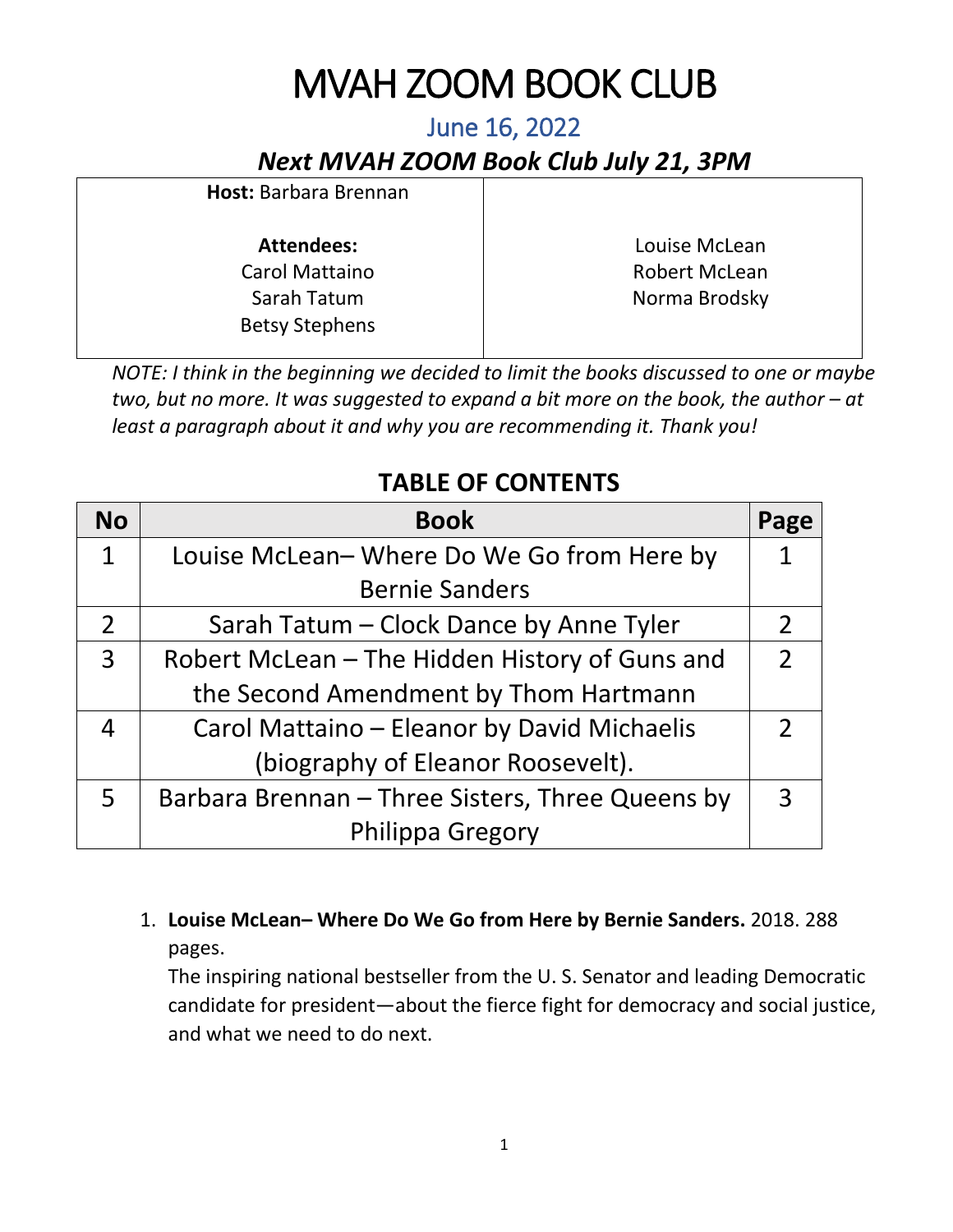#### 2. **Sarah Tatum – Clock Dance by Anne Tyler.** 2018. 304 pages.

Eleven-year-old Willa Drake struggles to keep things together in the face of her mother's dramatic and disruptive behavior. As a young woman, she seeks stability in an early marriage, leaving college to build a steady and predictable environment for herself and her family.

3. **Robert McLean – The Hidden History of Guns and the Second Amendment by Thom Hartmann.** 2019. 192 pages.

Taking his typically in-depth, historically informed view, Thom Hartmann examines the brutal role guns have played in American history, from the genocide of the Native Americans to the enforcement of slavery (Slave Patrols are in fact the Second Amendment's "well-regulated militias") and the racist post-Civil War social order. He shows how the NRA and conservative Supreme Court justices used specious logic to invent a virtually unlimited individual right to own guns, which has enabled the ever-growing number of mass shootings in the United States. But Hartmann also identifies a handful of powerful, commonsense solutions that would break the power of the gun lobby and restore the understanding of the Second Amendment that the Framers of the Constitution intended. This is the kind of brief, brilliant analysis for which Hartmann is justly renowned. (Publisher comments)

### 4. **Carol Mattaino – Eleanor by David Michaelis (biography of Eleanor Roosevelt).**  2020. 720 pages.

Prizewinning bestselling author David Michaelis presents a breakthrough portrait of Eleanor Roosevelt, America's longest-serving First Lady, an avatar of democracy whose ever-expanding agency as diplomat, activist, and humanitarian made her one of the world's most widely admired and influential women.

In the first single-volume cradle-to-grave portrait in six decades, acclaimed biographer David Michaelis delivers a stunning account of Eleanor Roosevelt's remarkable life of transformation. An orphaned niece of President Theodore Roosevelt, she converted her Gilded Age childhood of denial and secrecy into an irreconcilable marriage with her ambitious fifth cousin Franklin. Despite their inability to make each other happy, Franklin Roosevelt transformed Eleanor from a settlement house volunteer on New York's Lower East Side into a matching partner in New York's most important power couple in a generation.